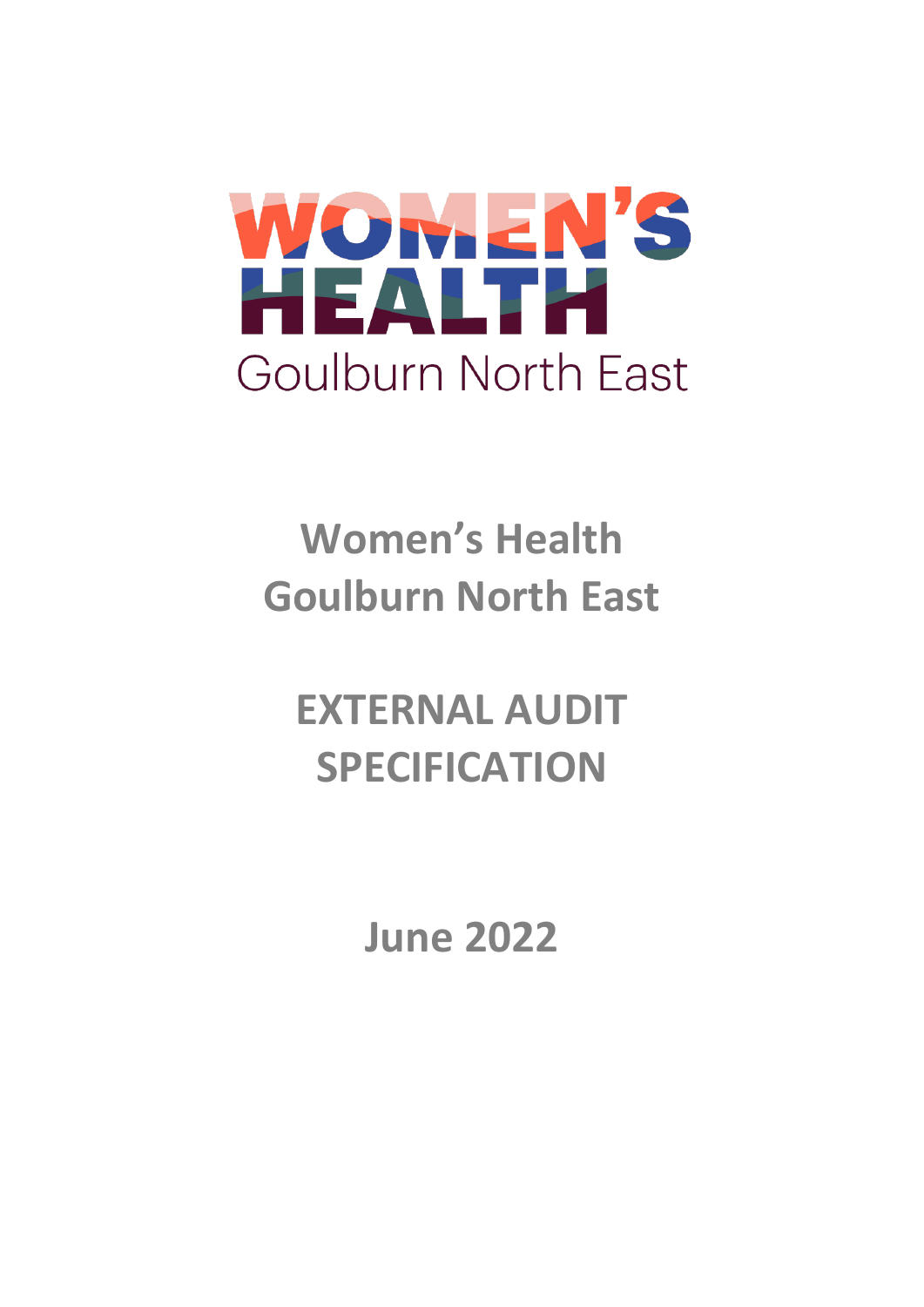### **1 Background**

Women's Health Goulburn North East (WHGNE) is a feminist organisation, leading change towards women's empowerment, women's health, the prevention of violence against women and ultimately, gender equality, in rural and regional Victoria

Our work addresses the harms of binary gender norms and practices to achieve long-term gender equality. We apply a gendered lens to the factors and environments that shape women's health and wellbeing in rural and regional Victoria. Our expertise is in women's economic empowerment, gender justice and climate change, gender equity, the prevention of violence against women and sexual and reproductive health.

Our experienced staff are local leaders in the field of gender equity and shared learning. We make our expertise accessible to our communities through highly regarded research, resources and toolkits. We are alert to the political environment, and work to uphold and advance women's rights by influencing policy and planning. We work alongside women to listen to and amplify experiences of health to raise awareness, change attitudes, and influence system response.

We also work with community groups, organisations and workplaces to develop and deliver information and practical tools, consultations, coaching, tailored training, workshops and facilitated conversations.

## **2 Introduction**

WHGNE is seeking the services of an auditor that is ASIC registered for a term of 3 years to conduct its annual financial audit according to requirements under the *Associations Incorporation Act*.

The last audit completed (FY21) commended the organisation on its high standard of financial record keeping and office procedures, both of which assisted the audit process in these unprecedented times where face-to-face contact was limited.

The FY21 Statement of Cashflows was exceptionally robust, with positive cash and cash equivalents of \$1,063,245 for FY21. This was an increase of \$223,623 from FY20, which was reported at \$839,622. The organisation remains in a strong position for future capacity building and greatly reduces risk in these uncertain operating conditions.

The FY21 total surplus was \$67,623, which was a \$30,424 uplift on the organisations FY20 result. FY21 revenue totalled \$1,023,207, which was a minor reduction of (\$4,809) from FY20. This minor reduction was more than offset however, by a decrease in expenses of (\$20,625) largely related to staffing costs, bringing total expense for the year to \$1,012,888.

WHGNE was successful in receiving additional funding for the FY23 – FY24 in the recent Victorian State Budget. Whilst the FY23 and FY24 total revenue (grant income) will increase significantly, the key areas of business operations will unlikely change.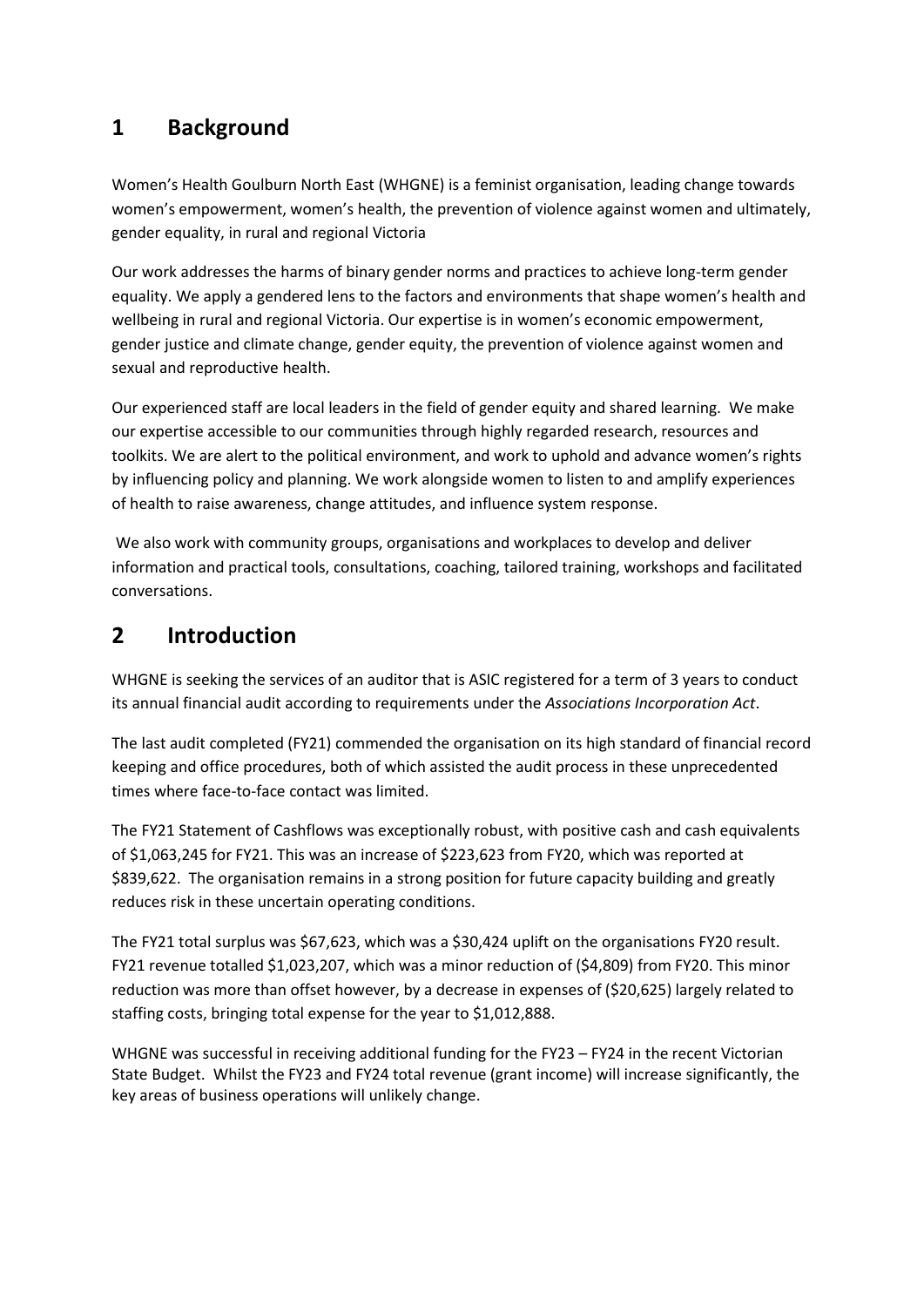The WHGNE Strategic Plan 2021-2025 states the following organisational priorities:

- **Trusted Partner & Recognised Leader** known and respected for our leadership, expertise and collaborative approach
- **Passionate, Skilled & Inclusive Team** team is knowledgeable, committed and includes people with diverse skills and experiences.
- **Resilient, Robust + Sustainable Organisational Systems** With strong governance and effective processes and systems, we are financially secure. Commitments to this priority include:
	- $\checkmark$  Ensuring that our funding provides us with the flexibility to drive our thought leadership practice, undertake innovative and disruptive work, including research in emerging issues.
	- $\checkmark$  Advocating for our work, and by extension all women's work, to be valued and remunerated appropriately thereby reducing the gender-pay gap.
	- $\checkmark$  Developing a plan for environmental sustainability and regeneration, including becoming a carbon-neutral organisation.
	- $\checkmark$  Enhancing our approach to learning and professional development, including developing an organisational training strategy and utilising learning management software.
	- $\checkmark$  Regularly reviewing and improving our organisational and governance policies, practices and processes.
	- $\checkmark$  Providing outcomes-focused, financial and organisational reporting in a user-friendly way that clearly identifies our result compared with our budget.

#### **3 Board of Governance**

The WHGNE Board consists of:

Chairperson – Katherine Robertson

Deputy Chairperson – Jacqueline Eckert

Treasurer – Emma Butko

Secretary – Tricia Hazeleger

Board Member - Sara Noori

Board Member - Bek Nash-Webster

Board Member - Michelle Fleming

Board Member – Trish Curtis

The WHGNE Finance & Risk Committee is comprised of:

Chairperson – Emma Butko

Committee Member – Katherine Robertson

Committee Member – Trish Curtis

Committee Member – Sara Noori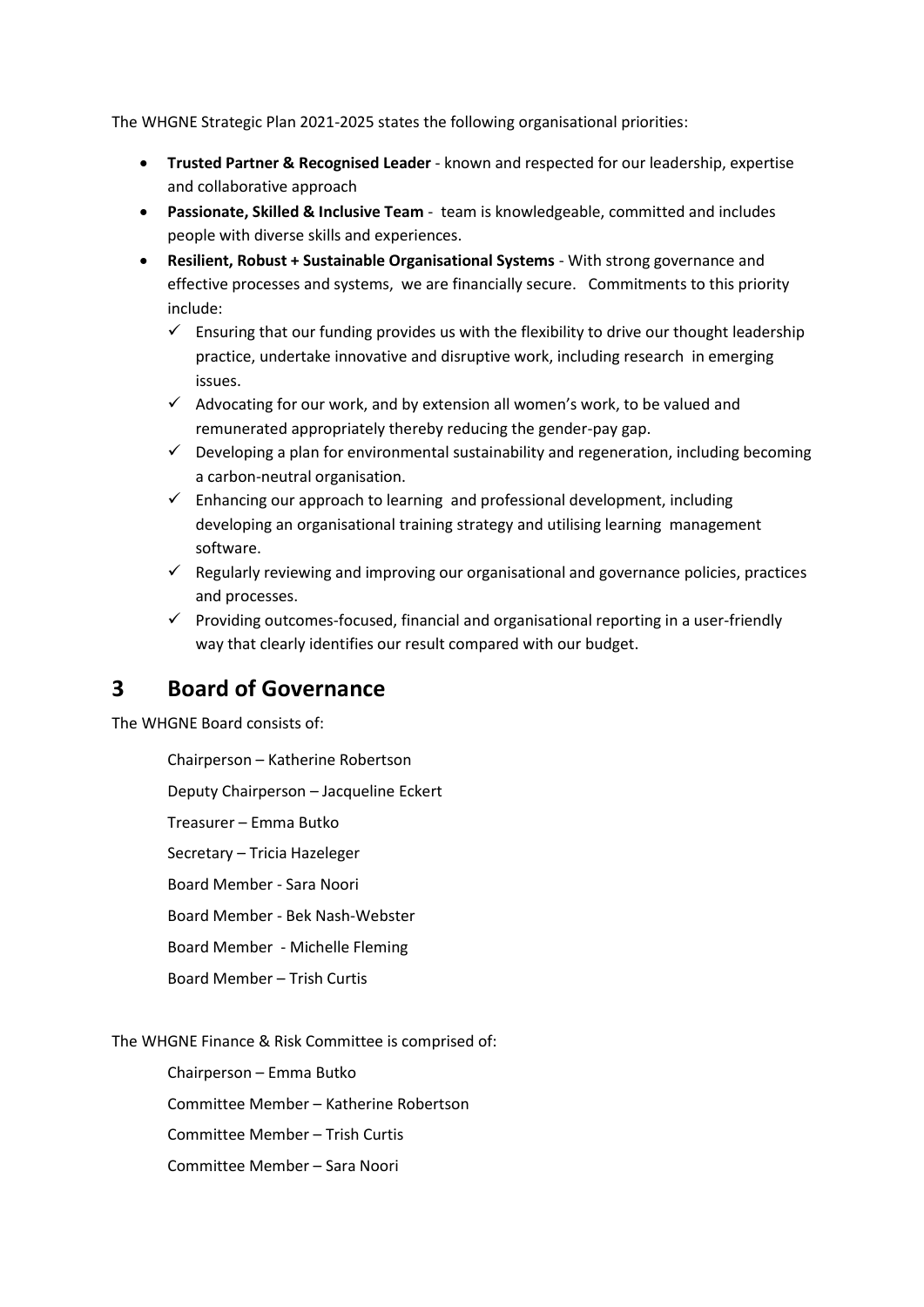#### **4 Management Team**

The WHGNE Senior Management team consists of:

Chief Executive Officer – Amanda Kelly

Regional Manager– Renata Lucas

Finance Manager (External) – Will Randall

# **5 Audit Objectives**

The objective of the external audit is to provide an independent audit opinion of the accounts and annual financial reports for each calendar year covered by the term of the audit appointment. The audit must meet all the statutory requirements and Australian audit standards under relevant legislation.

## **6 Term of Audit Appointment**

WHGNE is seeking to make an appointment for a maximum term of three (3) years commencing 2023 through to 2025. Two further one year extensions may be available at the sole discretion of the Board.

The auditor, at the end of a three or five year term, cannot be re-appointed, however if an audit firm is appointed as distinct from an individual, an alternative audit engagement partner is eligible to be appointed as the lead auditor in any future audit appointments.

A person may be reappointed as the external auditor if at least 3 years have passed since he or she last held the office.

# **7 Scope of Audit Work Required**

The auditor is to:

7.1 carry out such work as is necessary to form an opinion as to whether:

- a) the accounts are properly kept; and
- b) the annual financial statements are prepared in accordance with the financial records; and
- c) represent fairly the results of the operations and the financial position of WHGNE in accordance with the Australian Accounting Standards, relevant legislation and other mandatory professional reporting requirements.

7.2 give an opinion in an audit report on:

a) the financial position of WHGNE; and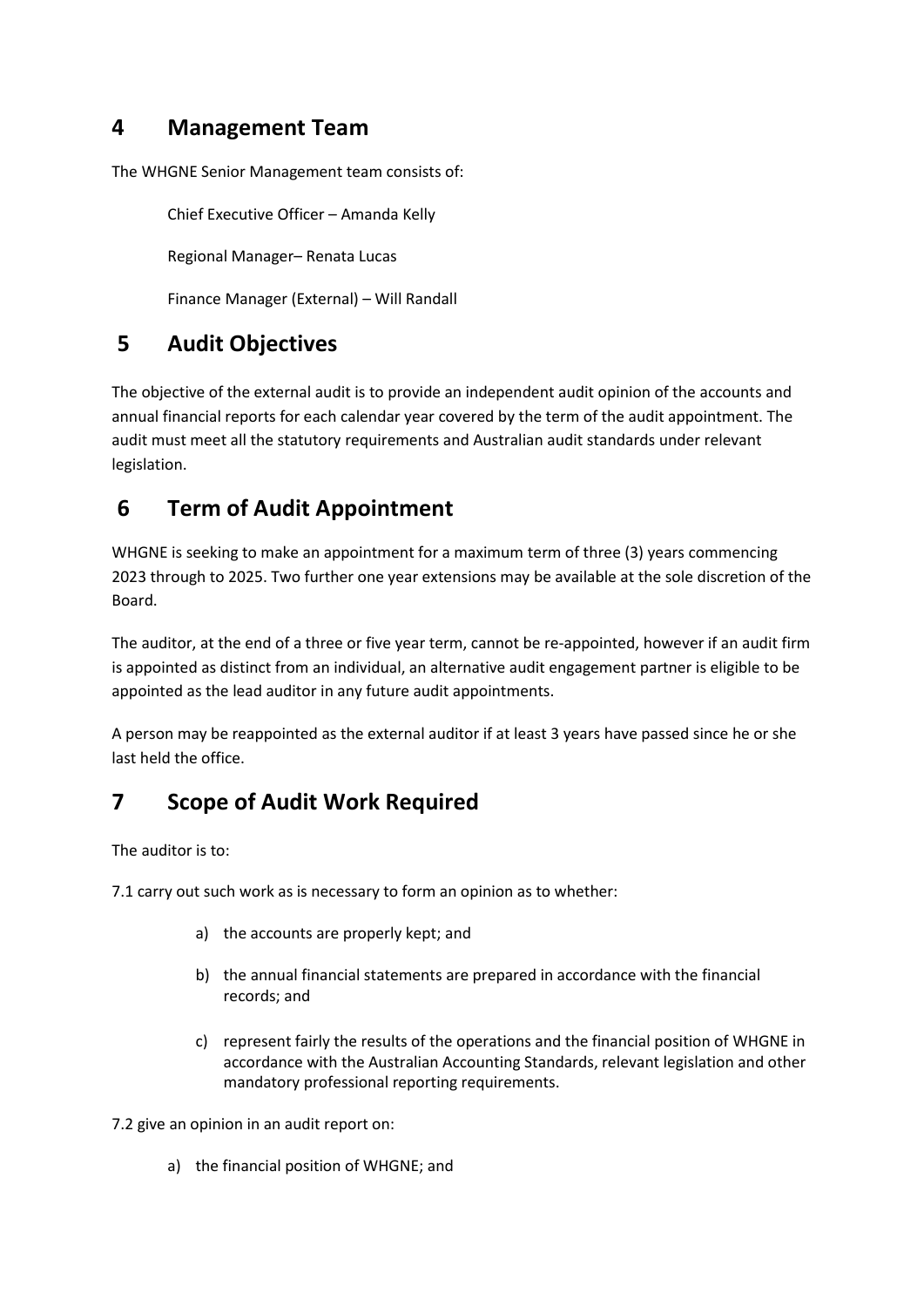- b) the results of the operation of WHGNE.
- 7.3 include in the audit report:

a) Any material matters that indicate significant adverse trends in the financial position or the financial management practices of WHGNE;

b) Any irregularities in WHGNE's accounting practices or in the management of the organisations financial affairs identified during the course of the audit;

c) in respect of depreciation expenditure, a view on the adequacy of the depreciation charge for the year.

d) In addition, and separately to the audit report, the auditor is required to furnish their view in writing on the adequacy of the internal controls in operation, in particular those in the critical areas listed below. This report should be addressed to the Board of Directors.

#### **8 Audit methodology and approach**

8.1 The auditor is required to comply with legislative requirements.

8.2 An audit is to be carried out in accordance with 'Auditing Standards' and 'Auditing Guidance Statements' adopted from time to time by the Australian Society of Certified Practicing Accountants and the Institute of Chartered Accountants in Australia.

8.3 The auditor is to provide WHGNE with a general outline of the proposed methodology. This may include the proposed analysis and review of internal controls and the extent to which these controls lead to reliance on the organisation's administration systems to produce accurate reports.

8.4 The auditor is to provide WHGNE with a plan for the audit including:

- a) final audit visit. The final audit is to be concluded no later than **31st August annually** , including a presentation being made to the Board of Directors on the audit completed,
- b) the methods used to communicate with, and provide advice and information to WHGNE.

#### **9 Critical matters to be audited**

The auditor is to include in their proposal the extent to which the critical matters outlined below will be audited so as to form an opinion on the manner in which they have been maintained.

#### Revenue

- Government grants
- Other income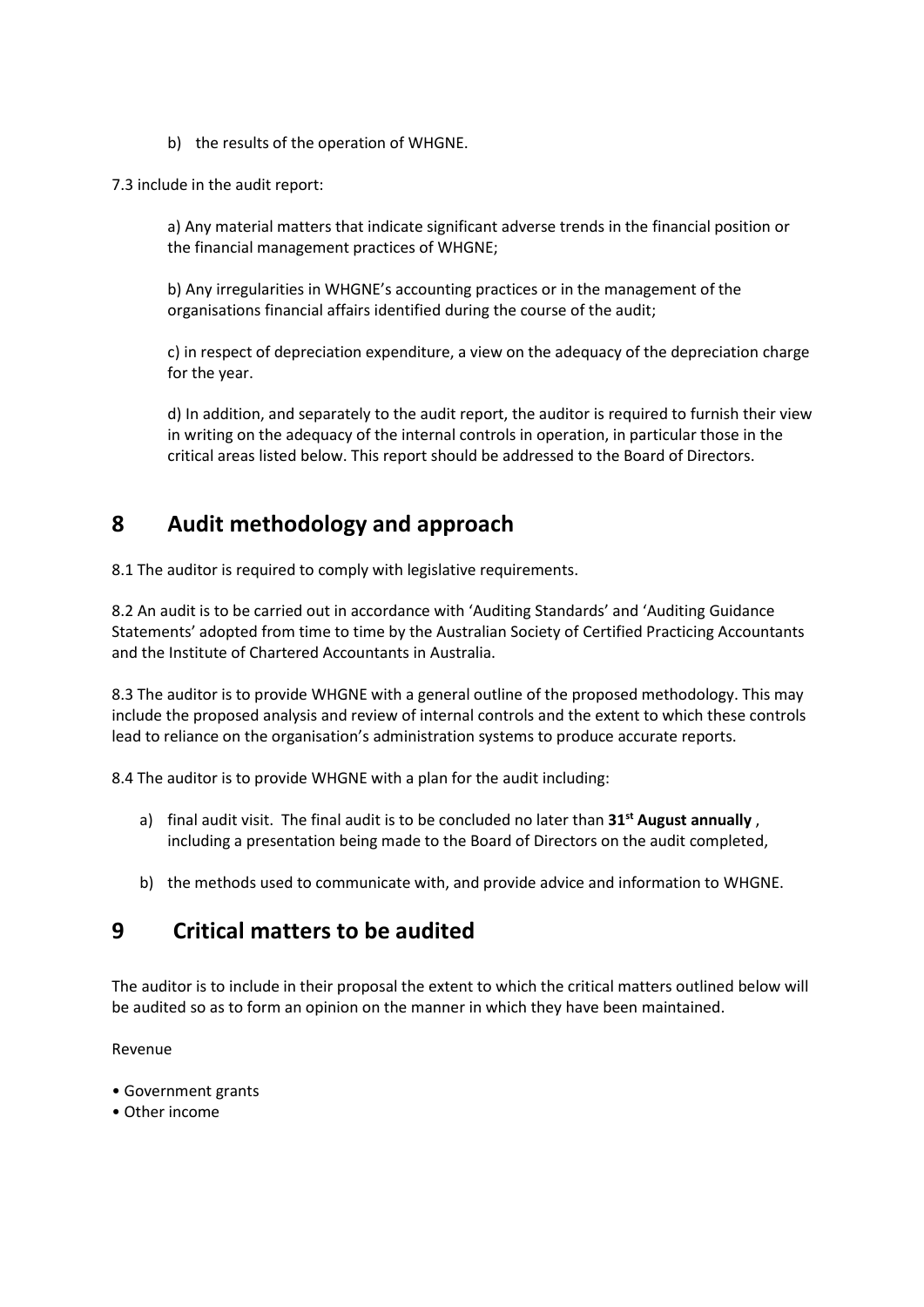#### Expenditure

- Salary and wages costs
- Depreciation
- Materials and contract expenditure
- Insurances
- Other expenditure

#### Current Assets

- Bank and short term investments
- Receivables and prepayments
- Inventory

Non-Current Assets

• Property, plant, furniture and equipment

Liabilities (current and non-current)

- Creditors and accruals
- Loan borrowings including new loans
- Provisions for employee entitlements

**Other** 

- Statement of changes in equity
- Accounting policies and notes to the financial statements
- Statement of cash flow

#### **10 Hours, fees and expenditure**

The auditor is to provide the following detail:

- a) an estimate of the number of hours to be spent on the audit;
- b) the total fees ,including all sundries for completing the audit in accordance with this specification;
- c) the nominated principal auditor and registered company audit number;
- d) the nominated audit staff proposed to be used on the audits and the estimated number of hours each nominated person is proposed to be used.
- e) the experience of the nominated auditors in completing NFP sector audits.

The auditor may be asked to provide a fee basis for any additional audits requested by WHGNE, however this will be limited to matters incidental to the conduct of the audit.